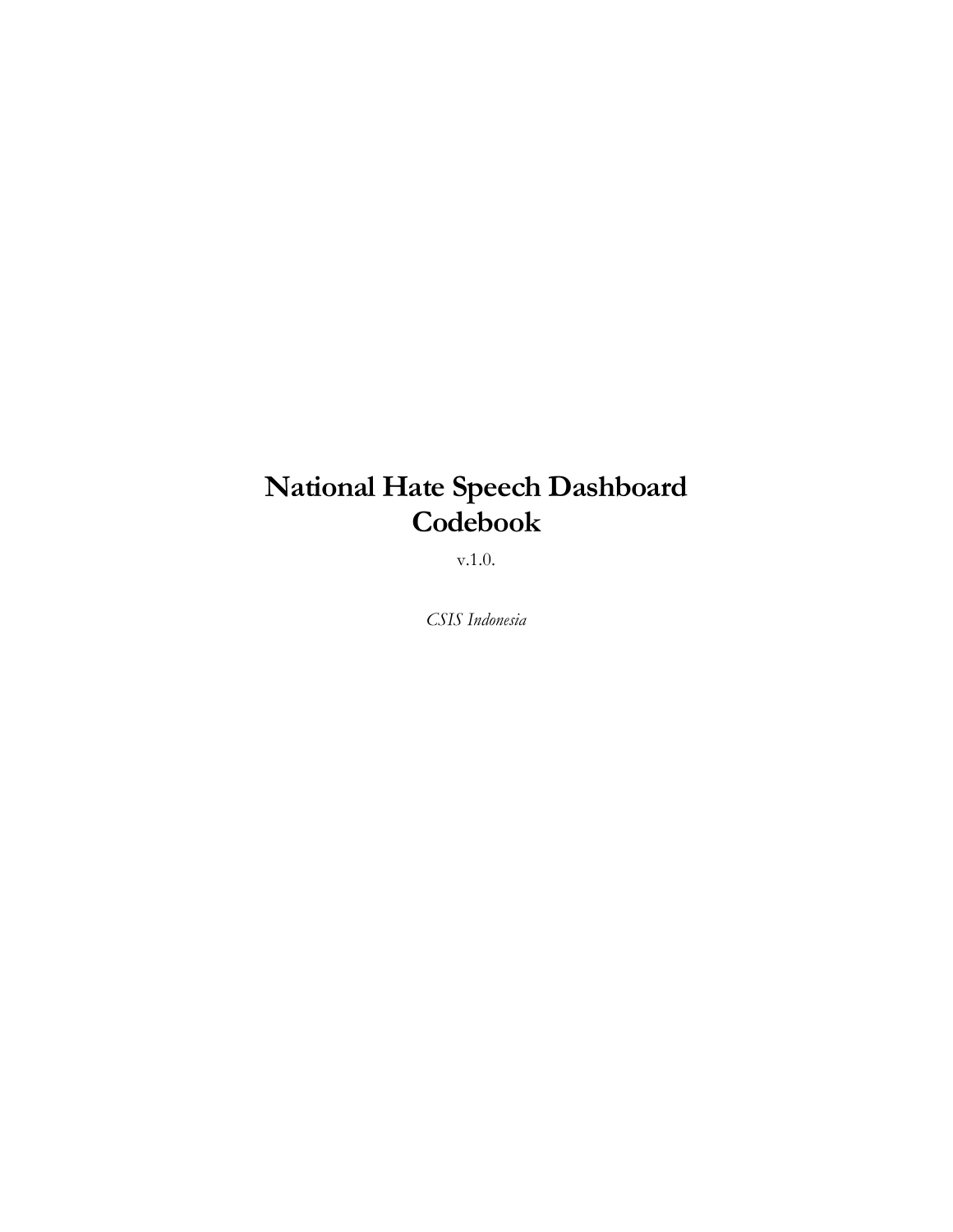# **Table of Content**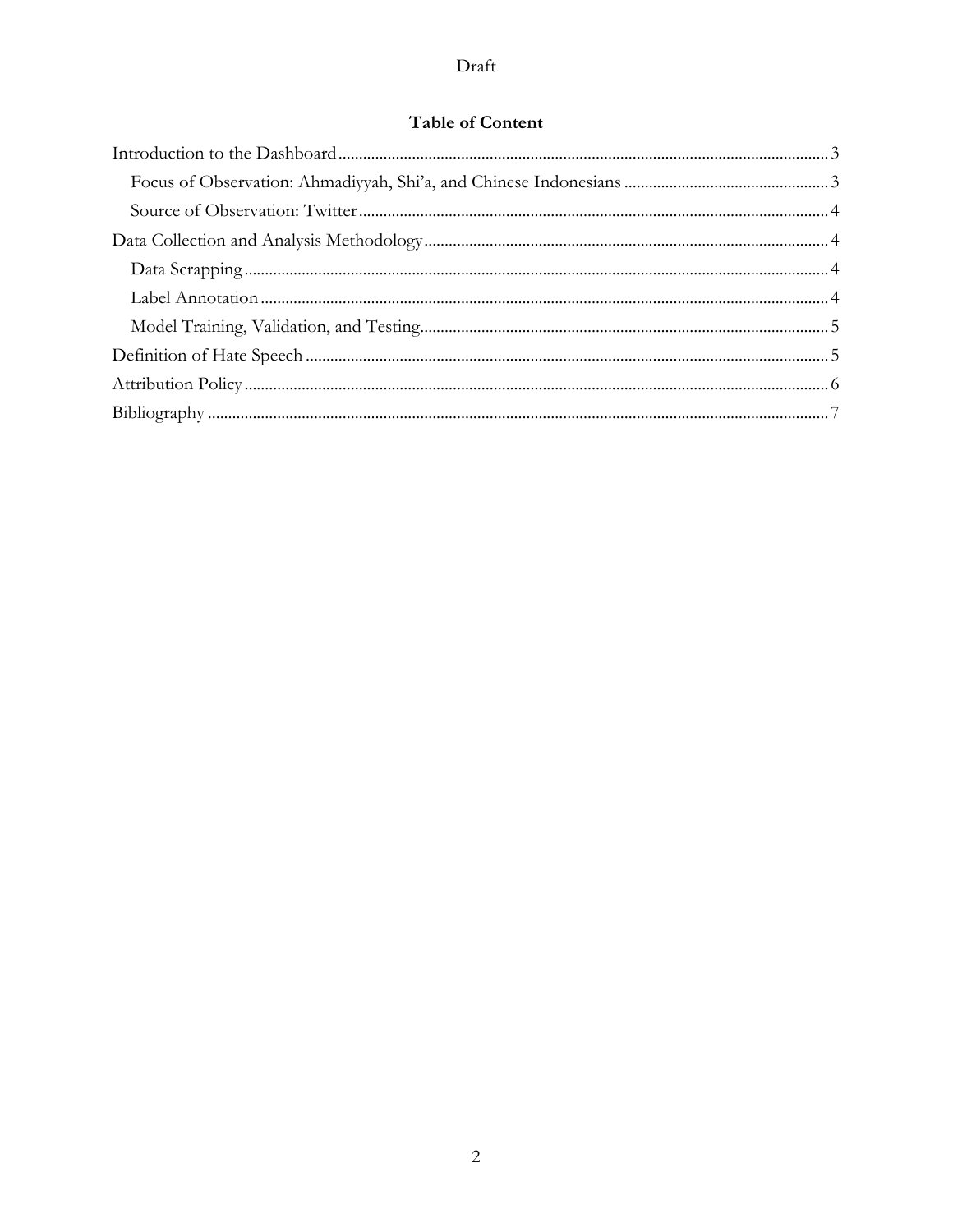#### **Introduction to the Dashboard**

The phenomenon of hate speech is not new to Indonesia. Since its democratic consolidation, various actors have periodically instigated hate speech campaigns against vulnerable groups, particularly religious and ethnic minorities, to invigorate recruits, build solidarity, and mobilize members in supporting their socio-political agenda (George, 2016). Notably, these hate speech and incitements have led to significant physical and systematic harm to minorities such as Ahmadiyyas, Shi'as, Christians, and Chinese Indonesians. (Ahnaf et. al., 2015; Burhani, 2013; Setijadi, 2017).

While offline forms of hate speech are still present, there has also been an alarming increase of online hate speech content that has spread through Indonesia internet spaces in the past decade. Between 2015 and 2020, Indonesia's Cyber Patrol unit recorded over 7,460 reported cases of people spreading provocative content (in which hate speech and incitements are included). The significance of online hate speech is most evident in campaign against Jakarta governor, Basuki Tjahaja Poernama, where online hateful posts ultimately led to mass protests and his imprisonment.

Amidst its increasing prevalence, however, no tools in Indonesia are currently sufficient to quantitatively aggregate and accurately identify online hate speech trends at the national level. Existing reports and studies on Indonesian hate speech largely focus on individual hate speech campaigns (As'ad, 2009; KontraS Surabaya, 2012; Winarni, Agussalim, and Bagir, 2019). Even if they try to establish trends across cases, they are mostly using qualitative rather than quantitative methodology (Panggabean and Fauzi, 2015; Ahnaf et. al., 2015).

The National Hate Speech Dashboard is developed to fill this gap and provide quantitative visualization over online hate speech trends in Indonesia. Specifically, this dashboard will provide visualizations on two important trends: the volume of hate speech by topic by time, and the network mapping of actors that actively post or share hate speech content. By providing these trends, this dashboard aims to provide a better sense of the magnitude, trend, and pattern of hate speech and incitements issues in Indonesia, which can help embolden the issue's urgency of to the policymakers and public.

#### *Focus of Observation: Ahmadiyyah, Shi'a, and Chinese Indonesians*

Notably, Indonesia has experienced multiple hate speech campaigns that targets numerous vulnerable communities. Among others are the minority religious sects within Islam (e.g., Shi'a, Ahmadiyya), ethnic Chinese groups (Tionghoa), ethnic Papuan groups, and Christian communities. This list is not exhaustive as hate speech has also targeted the LGBTQ community and even political groups, such as the alleged relatives/acquaintances of the banned Indonesian Communist Party.

However, this dashboard will limit the focus of its observations towards hate speech that are targeted to three actors: Indonesian Ahmadiyyah, Shi'a Indonesians, and Chinese Indonesians. These actors are selected because in the past these communities have been targeted by some of the worst campaigns of hate speech (i.e., the 2005-2011 campaign against Ahmadiyyah, the 2006-2012 campaign against Shi'a Sampang, and the 2016-2017 campaign against Jakarta governor Basuki Tjahaja Purnama) – each campaign resulting into significant, and normalized, violation of their rights.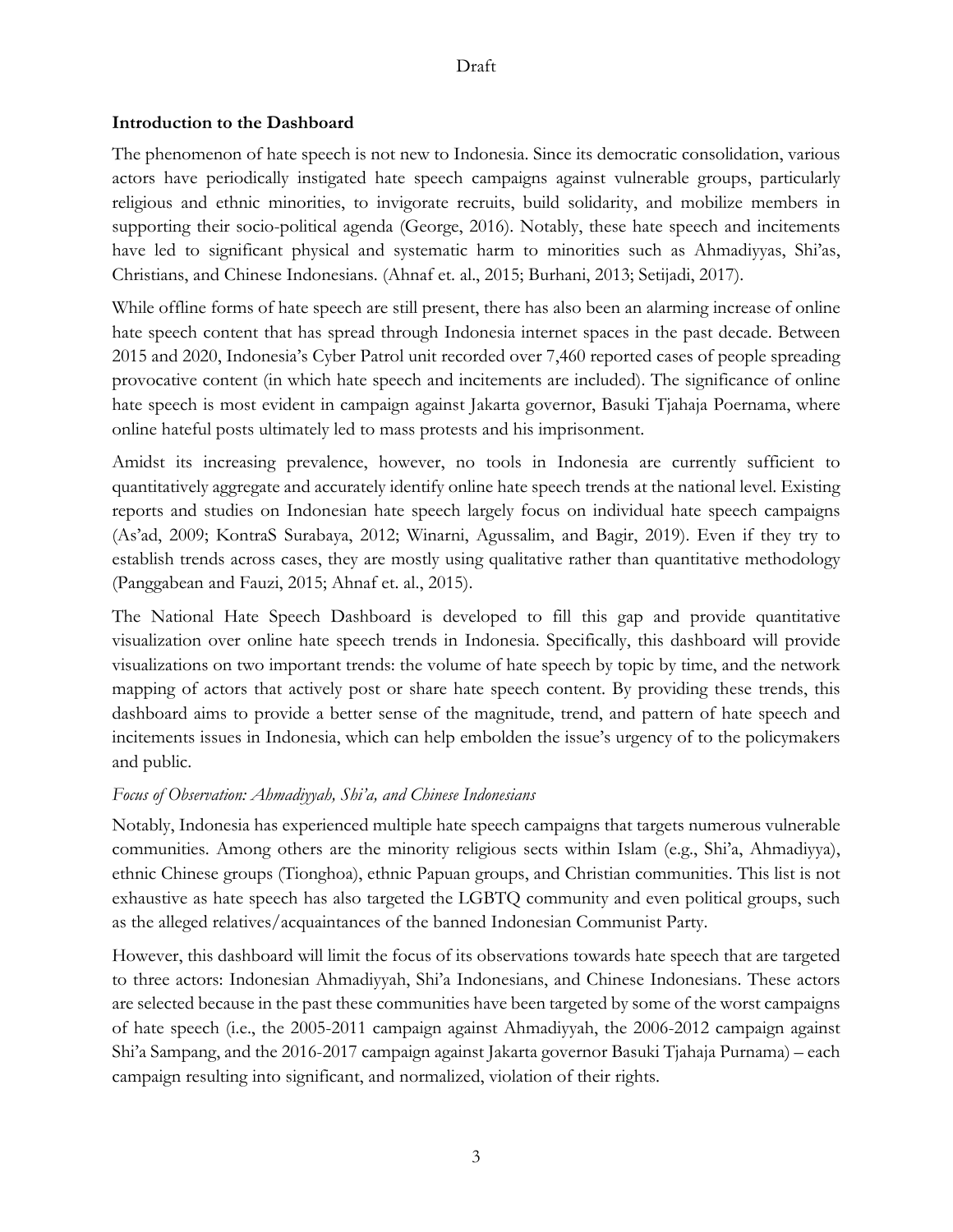### *Source of Observation: Twitter*

While online hate speech can come from various platforms and website, the National Hate Speech Dashboard has limited its data collection to tweets from Twitter. Per January 2020 Twitter is the fifth most used social media platform in Indonesia, with 56% of the country's population recorded to have used the application and/or website (Kemp, 2020). While its monthly traffic is not as large as other social media applications (i.e., Facebook, Youtube, Instagram) Twitter holds the second highest engagement rate compared to its competitors. Notably, Twitter has the second longest average time per visit, only below Youtube, and has the highest average pages per visit compared to the other platforms (Kemp, 2020).

# **Data Collection and Analysis Methodology**

The data used to visualize the graphs in the National Hate Speech Dashboard is collected and analyzed using an independently created machine learning model. This machine learning model was specifically developed by the CSIS team in collaboration with to recognize patterns of online hate speech in Indonesia. This machine learning model was developed through a three-step process.

# *Data Scrapping*

The first step in developing the machine learning model is to conduct data scrapping of relevant public tweets. The team collected the tweets based on three criteria.

- 1. *First*, the team collected tweets that were tweeted between January  $1^{st}$  2020 to April 30<sup>th</sup> 2020.
- 2. *Second*, tweets are only collected if they contain more than four words.
- 3. *Third*, tweets are collected if they contain phrases related to the focus of the model's observation (i.e., Ahmadiyyah, Shi'a, Chinese Indonesians). Various spellings of the phrases are used to accommodate the many ways that tweets can refer to them.
- 4. *Fourth*, tweets are only collected if they use the Indonesian language and is geotagged in Indonesia. This language and geotag filter are used to ensure that all the tweets that were used to train the model are tweets which originate and can be understood by Indonesian twitter users.

# *Label Annotation*

The second step in developing the machine learning model is to annotate the collected tweets – annotations that would become the main reference used to train, fit, and test the model. In doing so, the CSIS team manually annotated over 4000 tweets using a two-step validation process.

- 1. *First*, a team of trained annotators manually annotated individual tweets to determine which tweets "contain hate speech" and which tweets do not, based on a standardized definition as written in the coding manual.
- 2. *Second*, these annotations would then be checked by a smaller team of validators that would thoroughly record, crosscheck, and standardize discrepancies between annotations to ensure a common parameter and definition of hate speech was upheld.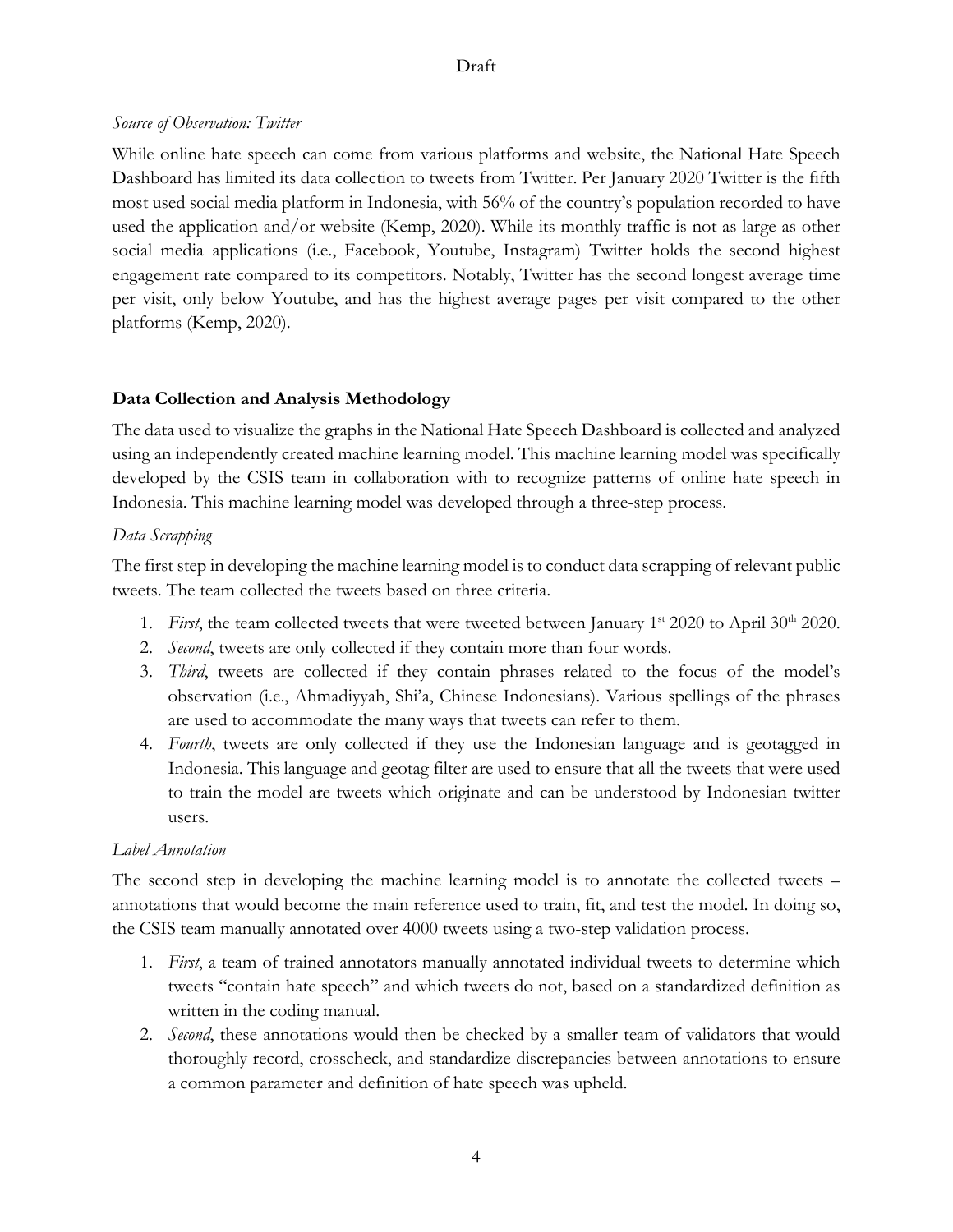# *Model Training, Validation, and Testing*

The third step in developing the machine learning model is to train, validate, and test the model using the annotated tweets. This is done through a four-step process.

- 1. *First*, the annotated dataset is separated into a training dataset, a validation dataset, and a test dataset. To ensure the representativeness of different tweet characteristics in all the dataset reflect tweets in a real scenario, the sampling for this separation is randomized.
- 2. *Second*, the team used the training dataset as the basis to fit the initial model. It is this dataset that became the primary basis for the model to learn and recognize patterns of tweets containing hate speech.
- 3. *Third*, the team used the trained model to predict tweets that contained hate speech within the validation dataset. This allowed the team to evaluate the model's error rate and then tweak the existing model's hyperparameters to minimized it.
- 4. *Lastly*, the team used the testing dataset to evaluate the final model fit. Through this process, the team was able to develop a model that predicted tweets containing hate speech with 85% precision and 91% recall.

# **Definition of Hate Speech**

The National Hate Speech Dashboard defines hate speech as **"any tweet that uses phrases which legitimize hostile actions or ascribe negative qualities towards the identity of a vulnerable community."** Operationally, for a tweet to be considered as hate speech, it must

- 1. *First*, target a person based on their identity. Meaning an insult towards the character of an individual's behavior without referencing to their identity is not considered as hate speech.
- 2. *Second*, the tweet uses phrases that legitimize hostility. These include phrases that actively incite people to conduct hostile actions (e.g., "burn," "kill") and phrases that diminishes the repugnance of hostile actions (e.g., "this is self-defense").
- 3. Or, *third*, the tweet uses phrases that ascribe negative qualities to the target's identity. This includes overt slurs and contextually pejorative dog-whistling phrases (e.g., "he is a communist").

This definition is derived from synthesizing two main academic definitions of hate speech. *First*, it refers to the United Nations legal definition of hate speech as recorded in the United Nations Strategy and Plan of Action on Hate Speech (2019). The document defines hate speech as "as any kind of communication in speech, writing or behavior, that attacks or uses pejorative or discriminatory language with reference to a person or a group on the basis of who they are, in other words, based on their religion, ethnicity, nationality, race, color, descent, gender or other identity factors."

*Second*, this National Hate Speech Dashboard also uses a similar definition provided by Parekh (2012), which defines hate speech as any expression that fulfills three criteria. First, the expression "is directed against a specified or easily identifiable individual or, more commonly, a group of individuals based on an arbitrary or normatively irrelevant feature," second, the expression "stigmatizes the target group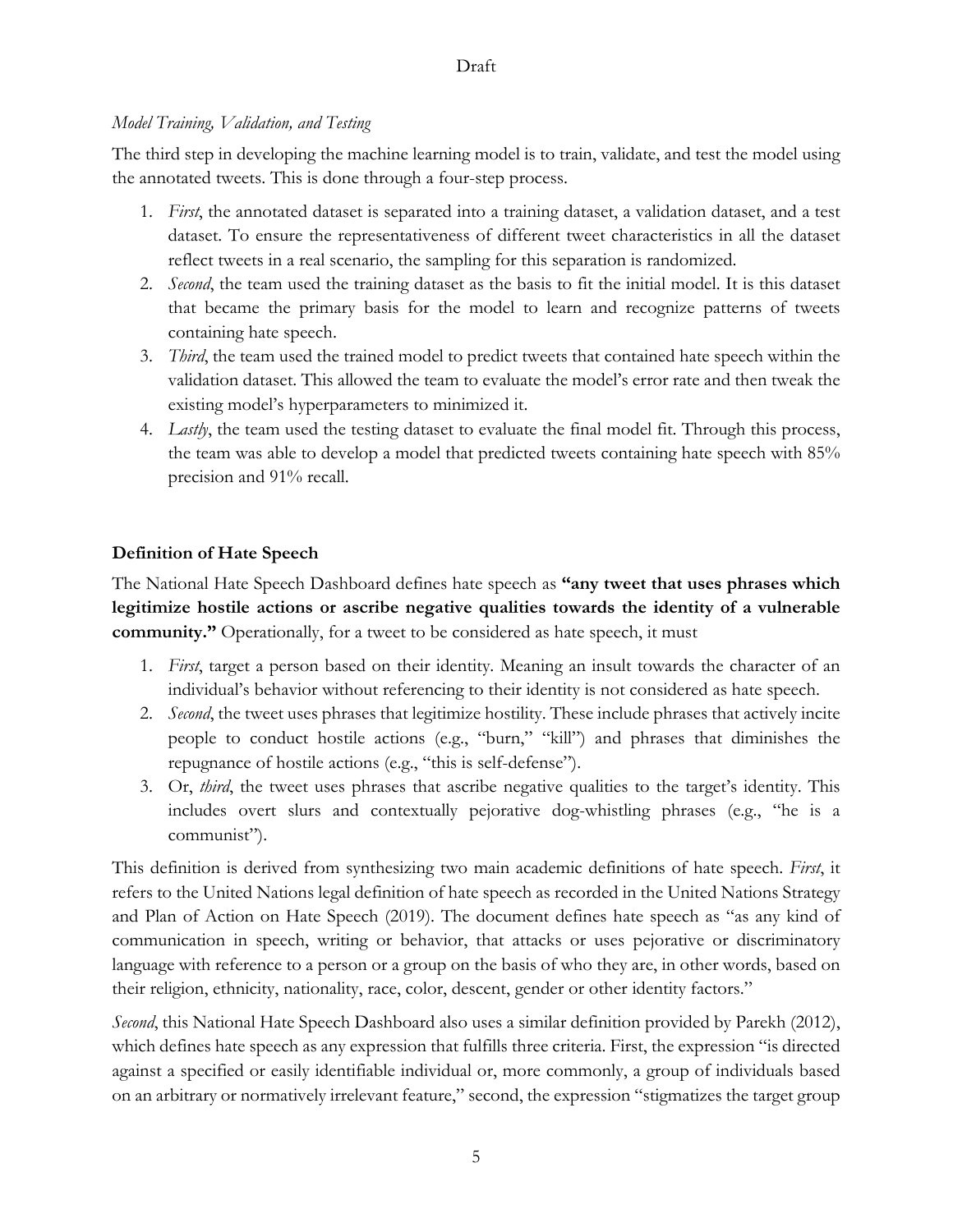by implicitly or explicitly ascribing to it qualities widely regarded as undesirable," and third, the expression portrays the "target group as an undesirable presence and a legitimate object of hostility."

| <b>United Nations (2019)</b>                                                                                                                                                                                   | Parekh (2012)                                                                                                                                                                       | Dashboard (2021)                                   |
|----------------------------------------------------------------------------------------------------------------------------------------------------------------------------------------------------------------|-------------------------------------------------------------------------------------------------------------------------------------------------------------------------------------|----------------------------------------------------|
| "As any kind of communication in<br>speech, writing or behavior "                                                                                                                                              | "Any expression."                                                                                                                                                                   | "Any tweet"                                        |
| " that attacks"                                                                                                                                                                                                | "Portrays the target group as an<br>undesirable presence and a legitimate<br><i>object of hostility.</i> "                                                                          | " that uses phrases which legitimize<br>hostility" |
| " or uses pejorative or<br>discriminatory language "                                                                                                                                                           | "Stigmatizes the target group by<br>implicitly or explicitly ascribing<br>qualities widely regarded as highly<br>undesirable."                                                      | " or ascribe negative qualities"                   |
| " with reference to a person or a<br>group on the basis of who they are,<br>in other words, based on their<br>religion, ethnicity, nationality, race,<br>color, descent, gender or other<br>identity factors." | "Is directed against a specified or<br>easily identifiable individual or, more<br>commonly, a group of individuals<br>based on an arbitrary and<br>normatively irrelevant feature." | " towards a vulnerable"<br>community's identity."  |

|  |  | Table 1. List of Definitions |
|--|--|------------------------------|
|--|--|------------------------------|

#### **Attribution Policy**

Data and statistics from The National Hate Speech Dashboard can be freely used and downloaded provided that the following attribution policy is followed.

- 1. *First*, when data and/or the statistics from The National Hate Speech Dashboard is used in any way, the data and/or statistics must be acknowledged. This acknowledgement should include 1) a footnote with the full citation that includes a link to the website, 2) in text acknowledgement of the National Hate Speech Dashboard and that the data are available for public use, and 3) clear citation on any visuals using data from the National Hate Speech Dashboard.
- 2. *Second*, to reference the National Hate Speech Dashboard in a footnote, please cite: Lina Alexandra, Alif Satria, Edbert Gani Suryahudaya, and Beltsazar Krisetya, "The National Hate Speech Dashboard," *CSIS Indonesia*, (2021). https://hatespeech.csis.or.id
- 3. *Third*, to reference the National Hate Speech Dashboard Codebook in a footnote, please cite: Lina Alexandra, Alif Satria, Edbert Gani Suryahudaya, and Beltsazar Krisetya, "The National Hate Speech Dashboard Codebook," *CSIS Indonesia*, (2021).